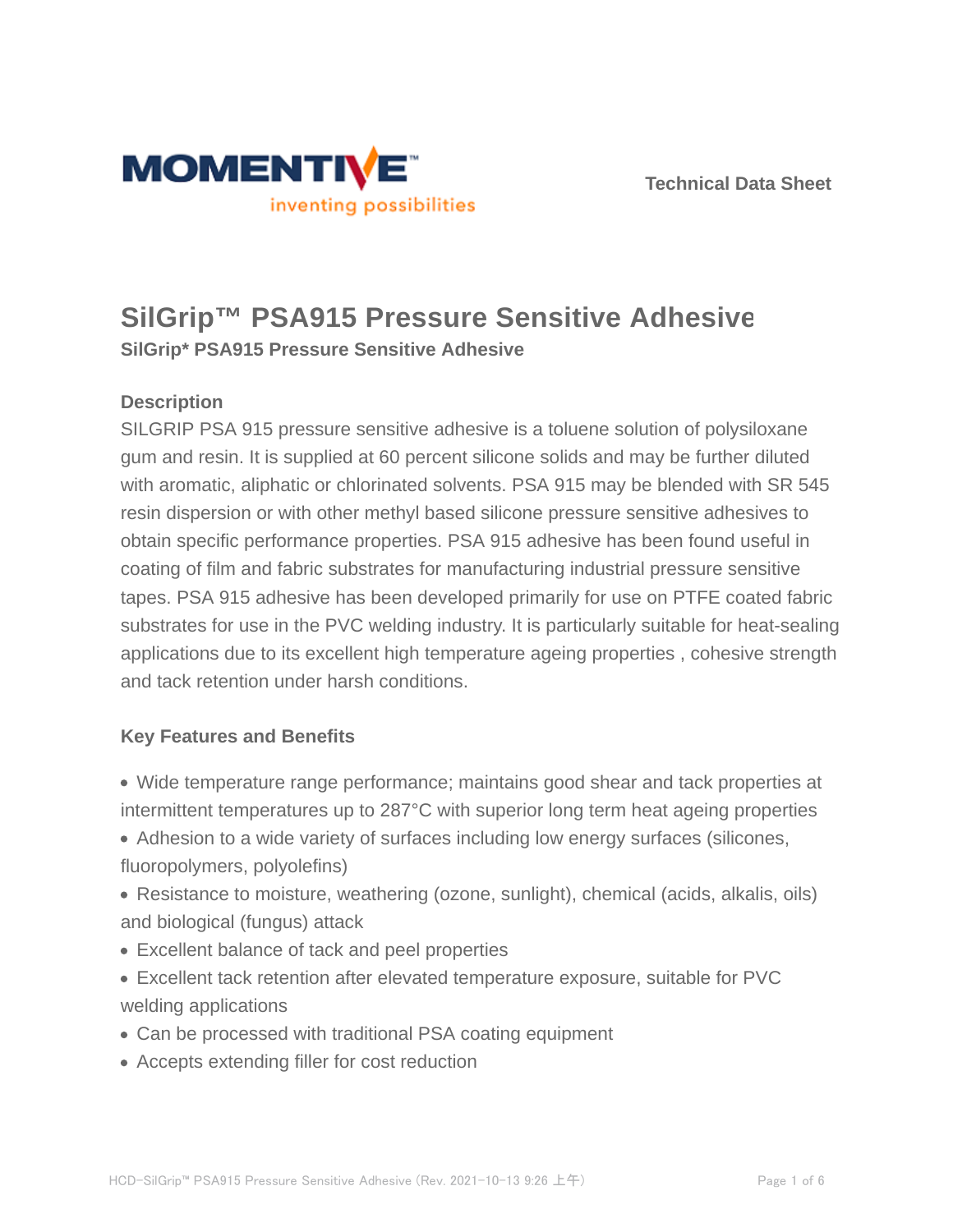## **Typical Physical Properties**

| <b>Property</b>                             | <b>Value</b>           |
|---------------------------------------------|------------------------|
| Silicone Solids, %                          | 60                     |
| Viscosity $\omega$ 25°C, cps <sup>(1)</sup> | 22,000                 |
| Solvent                                     | <b>Toluene</b>         |
| Specific Gravity, 25°C                      | 0.99                   |
| Colour                                      | Clear to Slightly Hazy |

(1) Brookfield RVF, #6 Spindle @10 rpm

## **Table 2 Typical cured adhesive properties**

| Property                                             | Value |
|------------------------------------------------------|-------|
| Tack on 23 $\mu$ m PET, g/cm <sup>2 (2)</sup>        | 780   |
| Tack on 50 $\mu$ m PET, g/cm <sup>2 (2)</sup>        | 1130  |
| Tack on 23 $\mu$ m PI, g/cm <sup>2 (2)</sup>         | 910   |
| Tack on 23 µm PI, 6 hrs/260°C, g/cm <sup>2 (2)</sup> | 280   |
| Peel on 23 µm PET, g/inch (3)                        | 1134  |
| Peel on 50 µm PET, g/inch (3)                        | 1701  |
| Peel on 23 $\mu$ m PI, g/inch $(3)$                  | 794   |
| Lap Shear with 500 g, 260°C, hrs                     | 24    |
| Lap Shear with 500 g, 287°C, hrs                     | 24    |

(2) Polyken Probe Tack with 1,000 g/cm<sup>2</sup> "F" weight, 1cm/s, 1 sec. contact time, 38 µm dry thickness, 2% benzoyl peroxide based on silicone solids, cure cycle: 10 minutes air dry, 2 minutes at 177°C

(3) 180° peel off stainless steel @ 300 mm per minute after 20 minutes dwell , 38 µm dry thickness, 2% benzoyl peroxide based on silicone solids, cure cycle: 10 minutes air dry, 2 minutes at 177°C

## **Patent Status**

Standard copy to come

## **Product Safety, Handling and Storage**

Correctly stored in its original, unopened container at or below 25°C PSA 915 has a shelf life of 730\*\* days from the date of manufacturing. \*\*Please see also use-before/expiry date on product label and certificate.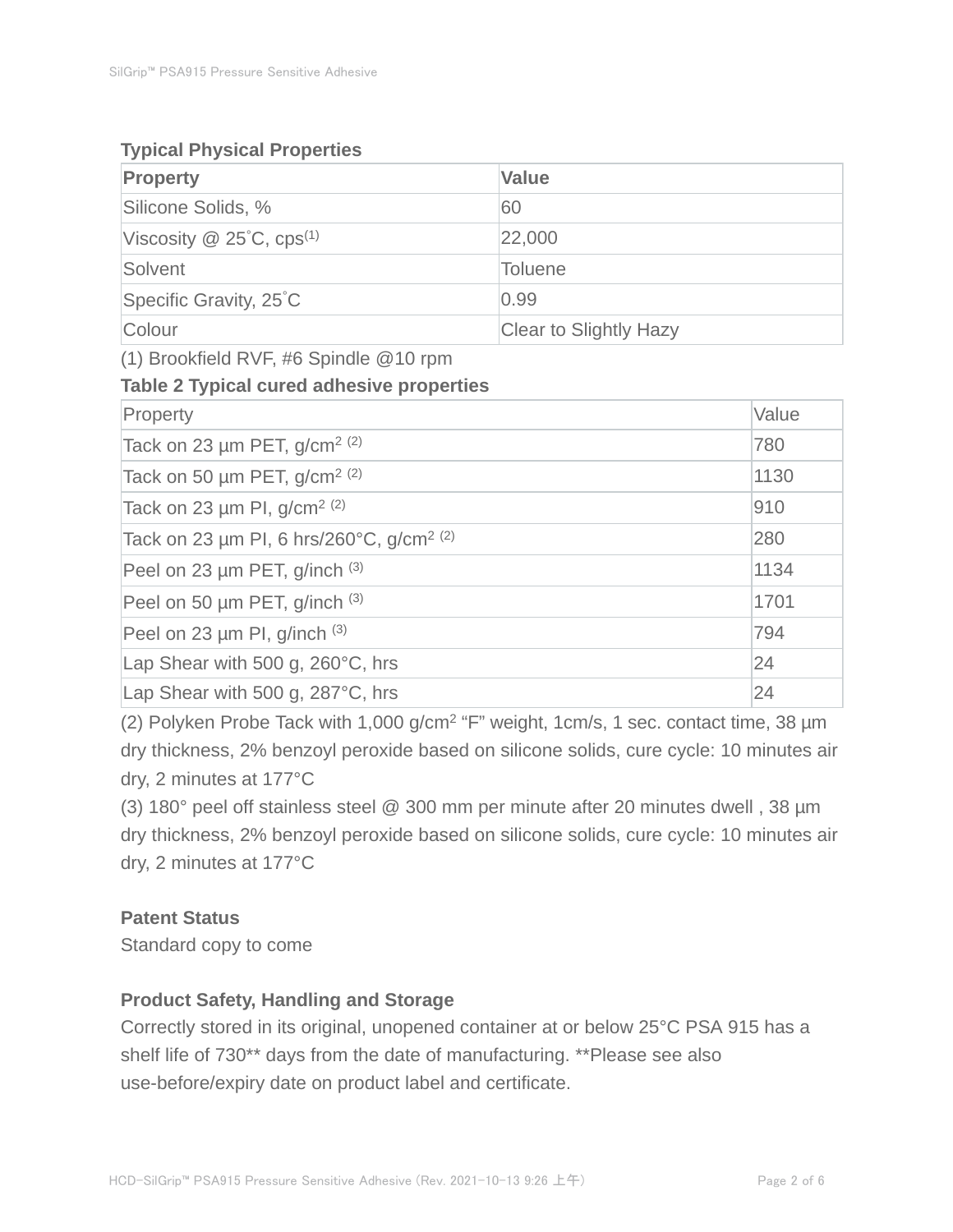#### Standard copy to come

## **Processing Recommendations Application**

PSA 915 silicone adhesive is supplied at a viscosity suitable for conventional tape coating equipment. If necessary, it may be thinned with toluene, xylene or other compatible solvents. After the adhesive is applied to the backing, it is exposed to a two-step process: solvent removal and curing.

#### **Solvent Removal**

To achieve optimum adhesive properties, it is essential to optimize the drying step of the process in order to assure that the solvent is removed from the adhesive film before the curing step of the process starts. Improper drying will result in residual solvent entrapment within the adhesive. If the adhesive is then exposed to temperatures higher than 94°C, decomposing peroxide catalyst can cause cross-linking reaction between solvent and adhesive through methyl groups on siloxane chains and on solvent molecules and adversely affect the properties of the adhesive. Typical temperature range for the drying step of the process is 83°C to 90°C. A typical drying cycle is 2 minutes at 90°C.

#### **Curing Process**

Once the solvent is removed from the adhesive film, the peroxide cure should be initiated by exposure to heat. A typical curing cycle is 2 minutes at 165°C. Longer exposure time and higher temperature, up to 204°C, can be used without adverse effects. The exact conditions required to achieve a complete cure will depend on oven length and efficiency, peroxide type and type of substrate used, and should be established during experimental trials on the machine.

#### **Catalysts**

High purity, 98% benzoyl peroxide<sup>(4)</sup> in the quantity of 1 to 3% based on silicone solids, has been found to give the most consistent results in curing of silicone pressure sensitive adhesives. The peroxide should be dispersed in solvent before it is mixed with the adhesive. Thorough mixing of the peroxide and adhesive to achieve homogeneous dispersion is essential for consistency of finished product.

(4) Available from: Laporte or Pergan.

#### **Priming**

In certain applications, the anchorage of the adhesive to the backing may be insufficient and the coating of a primer prior to the adhesive coating may be required.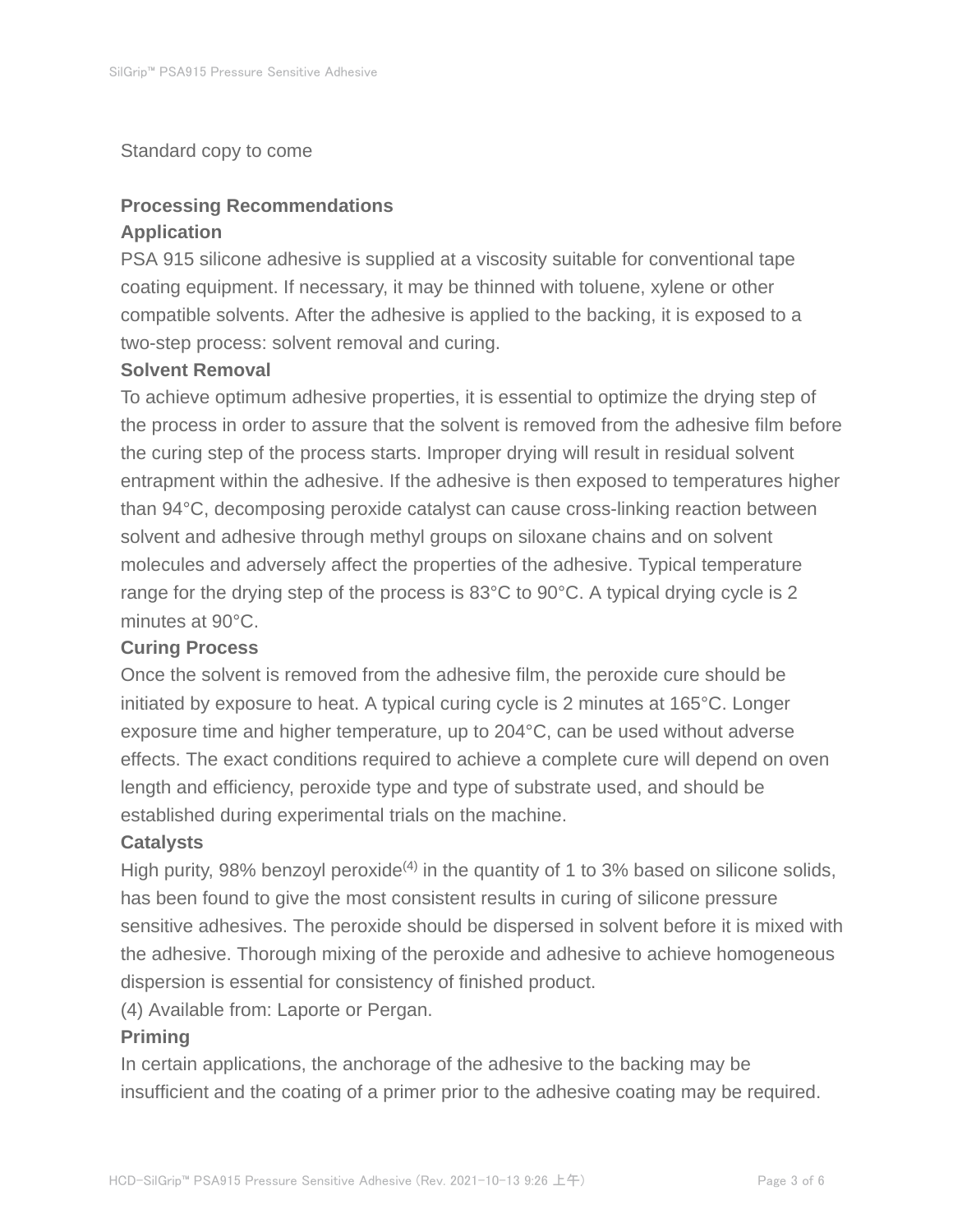A typical formulation for a primer may be found in Table 3 below. The formulation may need to be adjusted depending on required bath life, coating equipment and backing material. The primer may be coated by direct gravure, wire wound rod or other coating technique suitable for solvent based coatings, and must be cured prior to adhesive application. The curing conditions will depend on equipment capabilities; substrate type and formulation used and should be established during experimental trials on the machine.

| Component              | <b>Parts by Weight</b> |
|------------------------|------------------------|
| <b>SS 4191A</b>        | 13.30                  |
| <b>SS 4191B</b>        | 0.16                   |
| <b>SS 4192c</b>        | 0.50                   |
| <b>SS 4259c</b>        | 0.30                   |
| Solvent <sup>(6)</sup> | 85.74                  |

## **Table 3 Typical Primer**(5) **Formulation**

(5) Refer to the Technical Data Sheet of SS 4191 Silcone Release Coating System, for more information

(6) Typical solvents: toluene, heptane, toluene/heptane mixtures

## **Specifications**

Typical product data values should not be used as specifications. Assistance and specifications are available at the technical service department of Momentive Performance Materials.

## **Availability**

PSA 915 may be ordered from Momentive Performance Materials. Sales office nearest you or an authorized Momentive Performance Materials. product distributor.

## **Containers**

0.5 kg sample 18 kg pail 136 kg drum **Limitations** Standard copy to come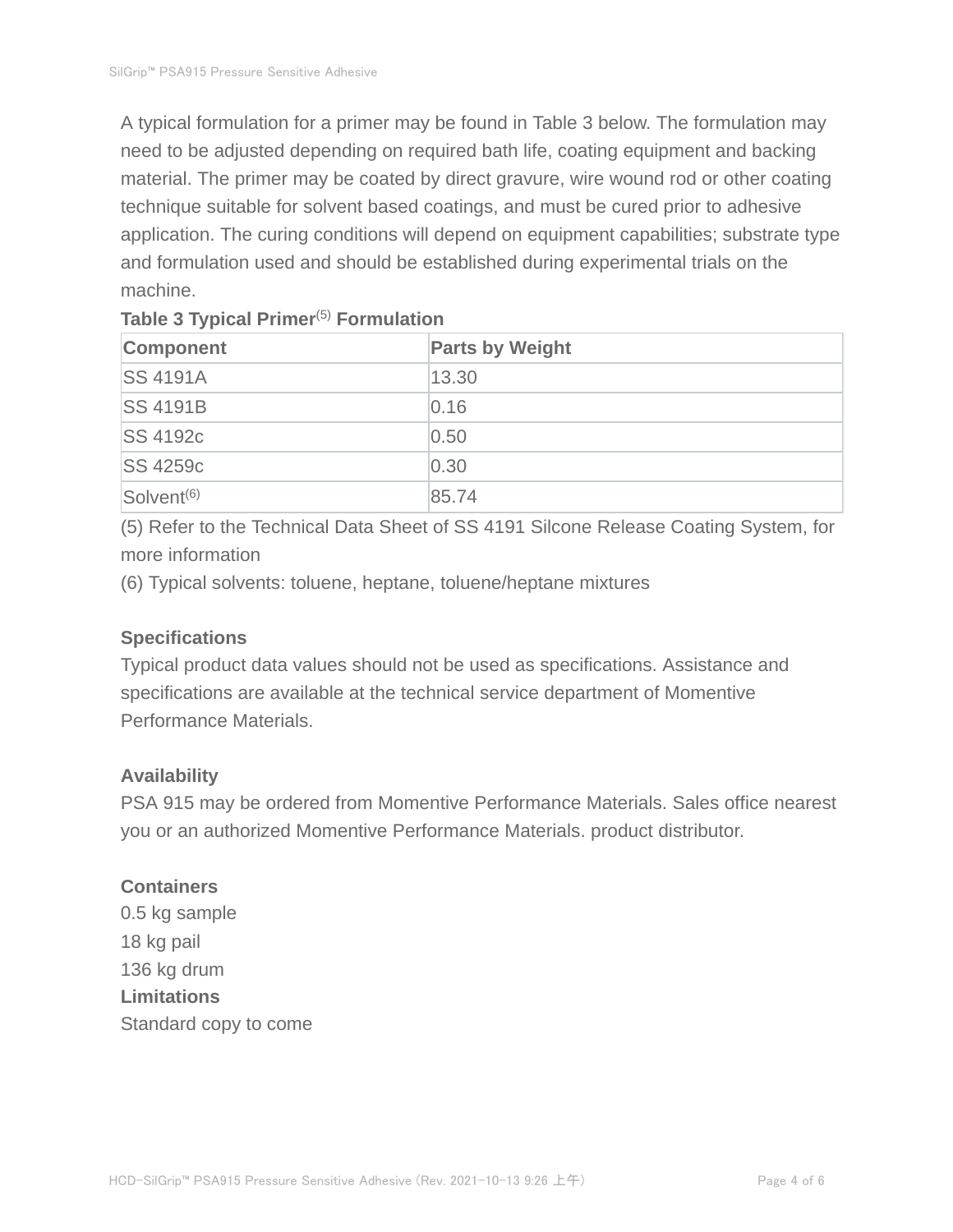#### **Contact Information**

Email

commercial.services@momentive.com

## **Telephone**

| <b>Americas</b> | <b>Latin America</b> | <b>EMEAI- Europe, Middle</b><br>East, Africa & India | <b>ASIA PACIFIC</b> |
|-----------------|----------------------|------------------------------------------------------|---------------------|
| +1 800 295 2392 | <b>Brazil</b>        | <b>Europe</b>                                        | <b>China</b>        |
| Toll free*      | +55 11 4534 9650     | +390510924300                                        | 800 820 0202        |
| +704 805 6946   | Direct Number        | Direct number                                        | Toll free           |
| Direct Number   |                      |                                                      | +86 21 3860 4892    |
|                 |                      |                                                      | Direct number       |
| *All American   | <b>Mexico</b>        | India, Middle East &                                 | Japan               |
| countries       | +52 55 2169 7670     | <b>Africa</b>                                        | +81 3 5544 3111     |
|                 | <b>Direct Number</b> | + 91 44 71212207                                     | Direct number       |
|                 |                      | Direct number*                                       |                     |
|                 |                      | *All Middle Eastern                                  | <b>Korea</b>        |
|                 |                      | countries, Africa, India,                            | +82 2 6201 4600     |

For literature and technical assistance, visit our website at: www.momentive.com

## **DISCLAIMER:**

**THE MATERIALS, PRODUCTS AND SERVICES OF MOMENTIVE PERFORMANCE MATERIALS INC. AND ITS SUBSIDIARIES AND AFFILIATES (COLLECTIVELY "SUPPLIER"), ARE SOLD SUBJECT TO SUPPLIER'S STANDARD CONDITIONS OF SALE, WHICH ARE INCLUDED IN THE APPLICABLE DISTRIBUTOR OR OTHER SALES AGREEMENT, PRINTED ON THE BACK OF ORDER ACKNOWLEDGMENTS AND INVOICES, AND AVAILABLE UPON REQUEST. ALTHOUGH ANY INFORMATION, RECOMMENDATIONS, OR ADVICE CONTAINED HEREIN IS GIVEN IN GOOD FAITH, SUPPLIER MAKES NO WARRANTY OR GUARANTEE, EXPRESS OR IMPLIED, (i) THAT THE RESULTS DESCRIBED HEREIN WILL BE OBTAINED UNDER END-USE CONDITIONS, OR (ii) AS TO THE EFFECTIVENESS OR SAFETY OF ANY DESIGN INCORPORATING ITS PRODUCTS, MATERIALS, SERVICES, RECOMMENDATIONS OR ADVICE.**